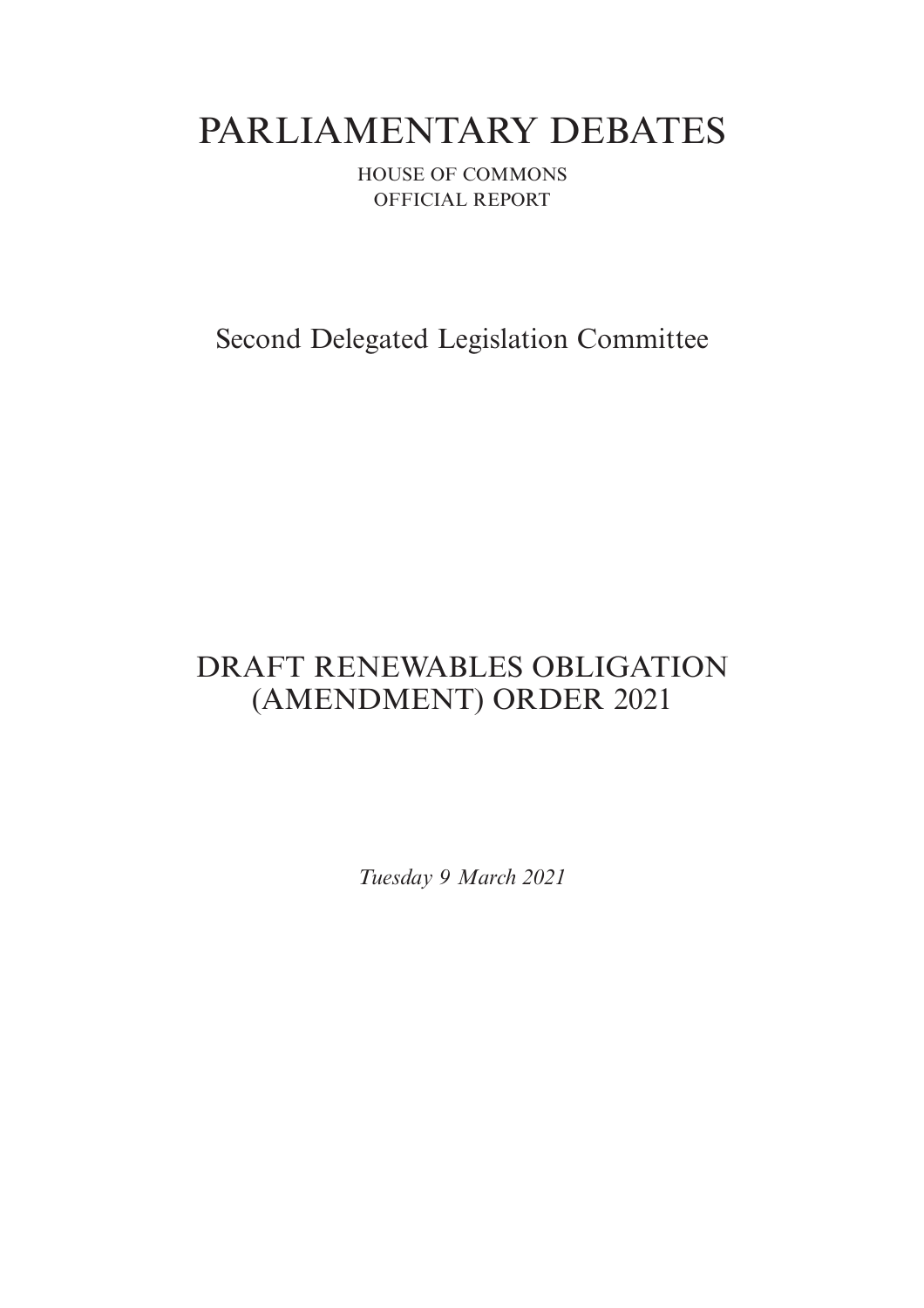No proofs can be supplied. Corrections that Members suggest for the final version of the report should be clearly marked in a copy of the report—not telephoned—and must be received in the Editor's Room, House of Commons,

**not later than**

**Saturday 13 March 2021**

© Parliamentary Copyright House of Commons 2021 *This publication may be reproduced under the terms of the Open Parliament licence, which is published at www.parliament.uk/site-information/copyright/.*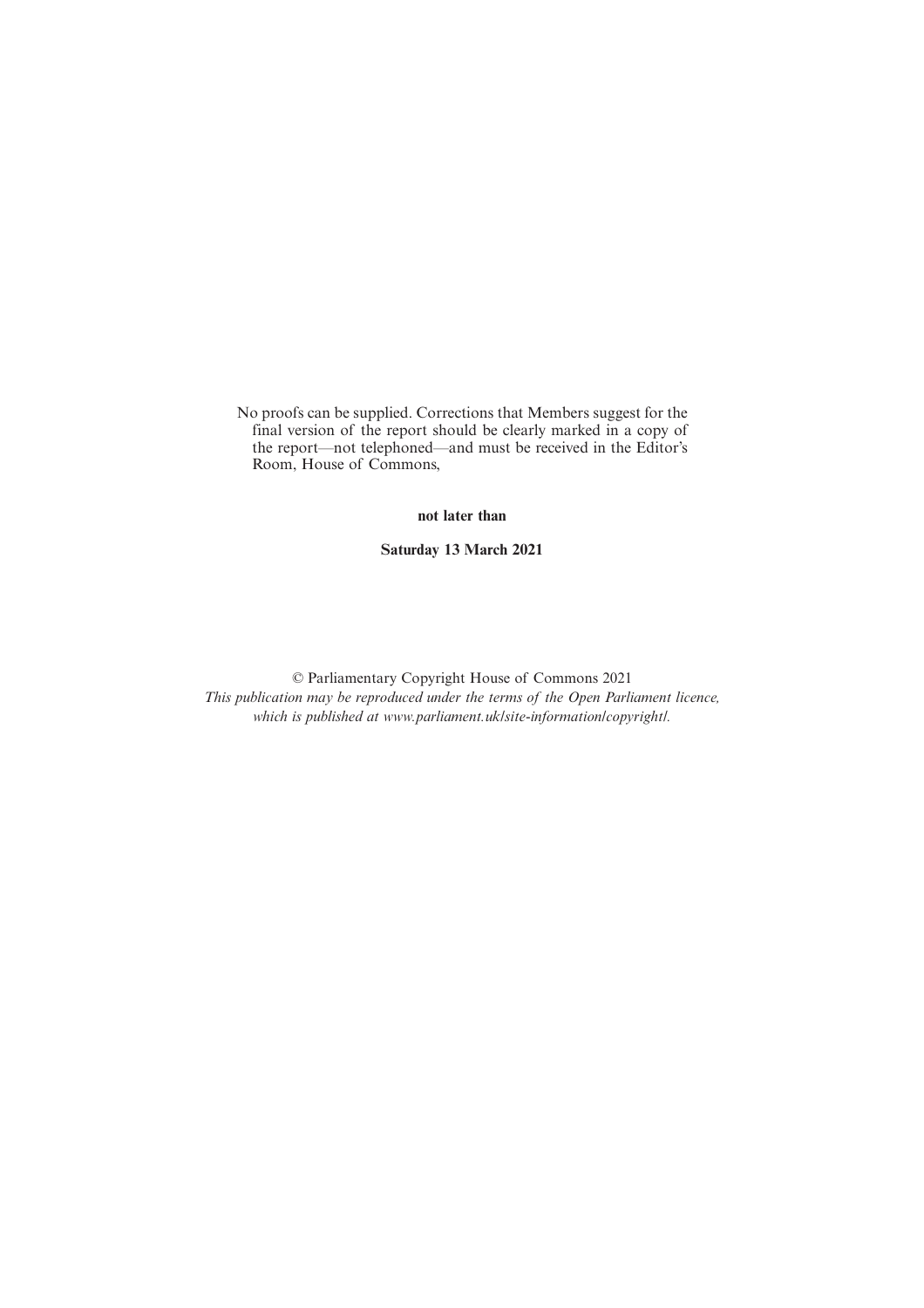#### **The Committee consisted of the following Members:**

*Chair:* †HANNAH BARDELL

Andrew, Stuart *(Treasurer of Her Majesty's Household)* Burgon, Richard *(Leeds East)* (Lab) Butler, Dawn *(Brent Central)* (Lab) Byrne, Liam *(Birmingham, Hodge Hill)* (Lab) † Caulfield, Maria *(Lewes)* (Con) Davies, David T. C. *(Parliamentary Under-Secretary of State for Wales)* Fletcher, Mark *(Bolsover)* (Con) Jones, Mr Marcus *(Vice-Chamberlain of Her Majesty's Household)* Levy, Ian *(Blyth Valley)* (Con)

† Mann, Scott *(North Cornwall)* (Con)

Morris, James *(Lord Commissioner of Her Majesty's Treasury)* Rutley, David *(Lord Commissioner of Her Majesty's Treasury)* † Smith, Jeff *(Manchester, Withington)* (Lab) † Trevelyan, Anne-Marie *(Minister for Business, Energy and Clean Growth)* Twigg, Derek *(Halton)* (Lab) † Whitehead, Dr Alan *(Southampton, Test)* (Lab) Yasin, Mohammad *(Bedford)* (Lab) Hannah Bryce, *Committee Clerk*

**† attended the Committee**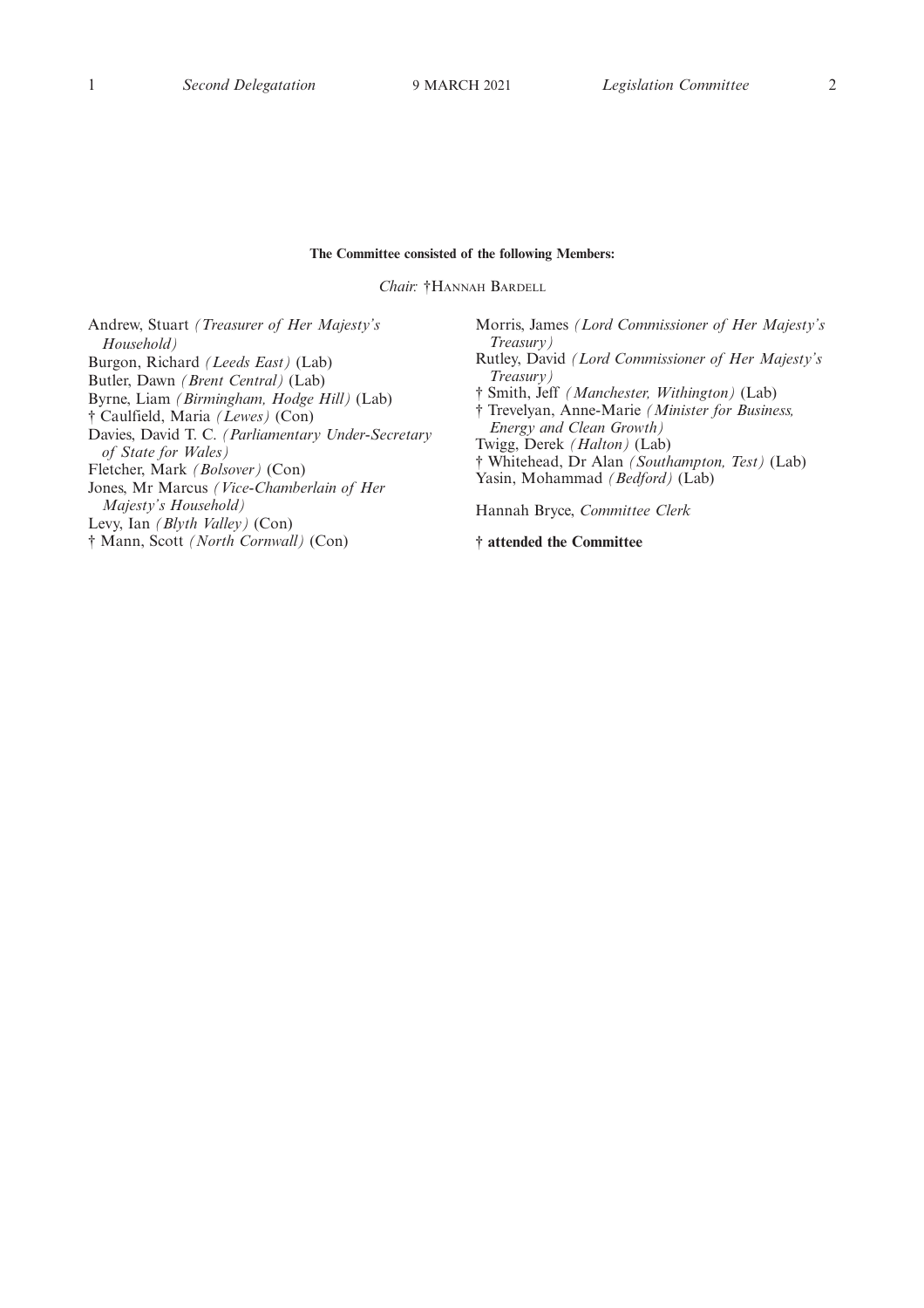### Second Delegated Legislation Committee

*Tuesday 9 March 2021*

[HANNAH BARDELL *in the Chair*]

#### **Draft Renewables Obligation (Amendment) Order 2021**

#### 9.25 am

**The Chair:** Before we begin, I remind Members about the social distancing regulations. Spaces available to Members are already clearly marked, and unmarked spaces must not be occupied. I see Members have taken their appropriate seats, but the usual convention of a Government side and an Opposition side is waived on this occasion, so Members may sit anywhere. *Hansard* colleagues would be very grateful if Members sent any speaking notes to hansardnotes@parliament.uk.

#### **The Minister for Business, Energy and Clean Growth (Anne-Marie Trevelyan):** I beg to move,

That the Committee has considered the draft Renewables Obligation (Amendment) Order 2021.

The draft order, which was laid before the House on 3 February 2021, relates to the renewables obligation and the renewable electricity support scheme. The renewables obligation was introduced in 2002 to provide subsidy for electricity generation from renewable sources. It covers onshore and offshore wind, solar, hydro, biomass and so on. The scheme is closed to new applications, though support for existing stations continues. The scheme will finally close in 2037.

The scheme was part of a programme of measures aimed at stimulating the renewables industry to enable ambitious climate change targets to be met. Without subsidy, the nascent renewables sector would have struggled to make headway in a market dominated by the established heavyweights of coal, gas and nuclear. The renewables obligation had an initial target of 10% renewable electricity by 2010, but today about 30% of electricity supplied in the UK is supported under the scheme. Of course, the scheme needs to be paid for, and that falls on electricity suppliers, who currently provide almost £6.5 billion of subsidy a year to renewable generators. Those costs are passed on to customers via their bills, adding about £70 a year to the average domestic electricity bill. Costs will fall from 2027 as generators start reaching the end of their period of support and exit the scheme.

The draft statutory instrument deals with a technical matter that relates to supplier payment default. More specifically, it aims to prevent electricity suppliers from being unduly exposed to the unpaid bills of competitors who fail to meet their obligations. The renewables obligation comprises three separate but interlinked schemes: the renewables obligation, covering England and Wales; the renewables obligation Scotland; and the Northern Ireland renewables obligation. The Scottish and Northern Irish Governments are responsible for their own schemes; the UK Government cover the England and Wales scheme. The matter under debate relates to the England and Wales scheme only.

The renewables obligation is a traded scheme that places an obligation on electricity suppliers to obtain a number of green renewables obligation certificates in proportion to the amount of electricity they supply to their customers. Certificates are issued to renewable generators for free by Ofgem in relation to the amount of renewable electricity they generate. Suppliers typically buy those certificates, providing generators with an income stream over and above electricity sales revenues. Certificates are usually in short supply, so suppliers may make a cash payment, called a buy-out payment, in lieu of each certificate. The buy-out price is about £50 per certificate for the current renewables obligation year, and about 10% of the scheme is met in that way. At the end of the scheme year, the cash fund is recycled back to those suppliers who met their obligations with certificates, which gives certificates additional value over and above the buy-out price.

In recent years, an increasing number of suppliers have defaulted on their obligation under the scheme. Payment default leaves a shortfall in the cash fund, meaning recycle payments are lower than they would otherwise have been. That lowers the value of certificates, which ultimately impacts generators' returns. The scheme therefore features a mutualisation mechanism that offers protection against payment default. Under the mechanism, shortfalls in the cash fund are recovered from all other suppliers and recycled back to those suppliers who met their obligation with certificates. The mechanism is triggered when the shortfall exceeds a £15.4 million threshold.

Mutualisation has been triggered in each of the past three years. In total, £173 million has been mutualised across suppliers in England and Wales. Electricity suppliers and their customers are understandably unhappy about the situation, so in December 2020 the Government consulted on a proposal to amend the mutualisation threshold so that it would be less easily triggered. It was proposed that the £15.4 million threshold should be replaced with a new threshold calculated annually as 1% of the cost of the scheme, which is broadly equivalent to the arrangements that were in place when mutualisation was first introduced into the scheme in 2005. Since then, the threshold has been gradually eroded in relative terms and is now equivalent to just 0.25% of scheme costs. Mutualisation can therefore now be more easily triggered. In other words, the risk associated with supplier payment default has become increasingly tilted away from generators and towards other suppliers.

Our proposal and the draft statutory instrument seek to redress the balance of risk. In the first year, the threshold will rise to about £62 million. That will ensure that suppliers and their customers are not unduly exposed to the unmet renewables obligation bills of other suppliers. Generators will face an increased risk that unmet obligations will remain uncovered. That will have a small impact on the value of certificates, but the new level of risk is broadly equivalent to what it was in 2005. In that respect the SI can be considered to be restorative.

The draft instrument makes minor technical changes to the Renewables Obligation Order 2015 so that a fixed £15.4 million threshold is replaced with a threshold that is calculated on an annual basis. The new threshold is determined as 1% of the forecast scheme cost for the year ahead. It also places a new requirement on the scheme's administrator, Ofgem, to calculate and publish the threshold ahead of each obligation year.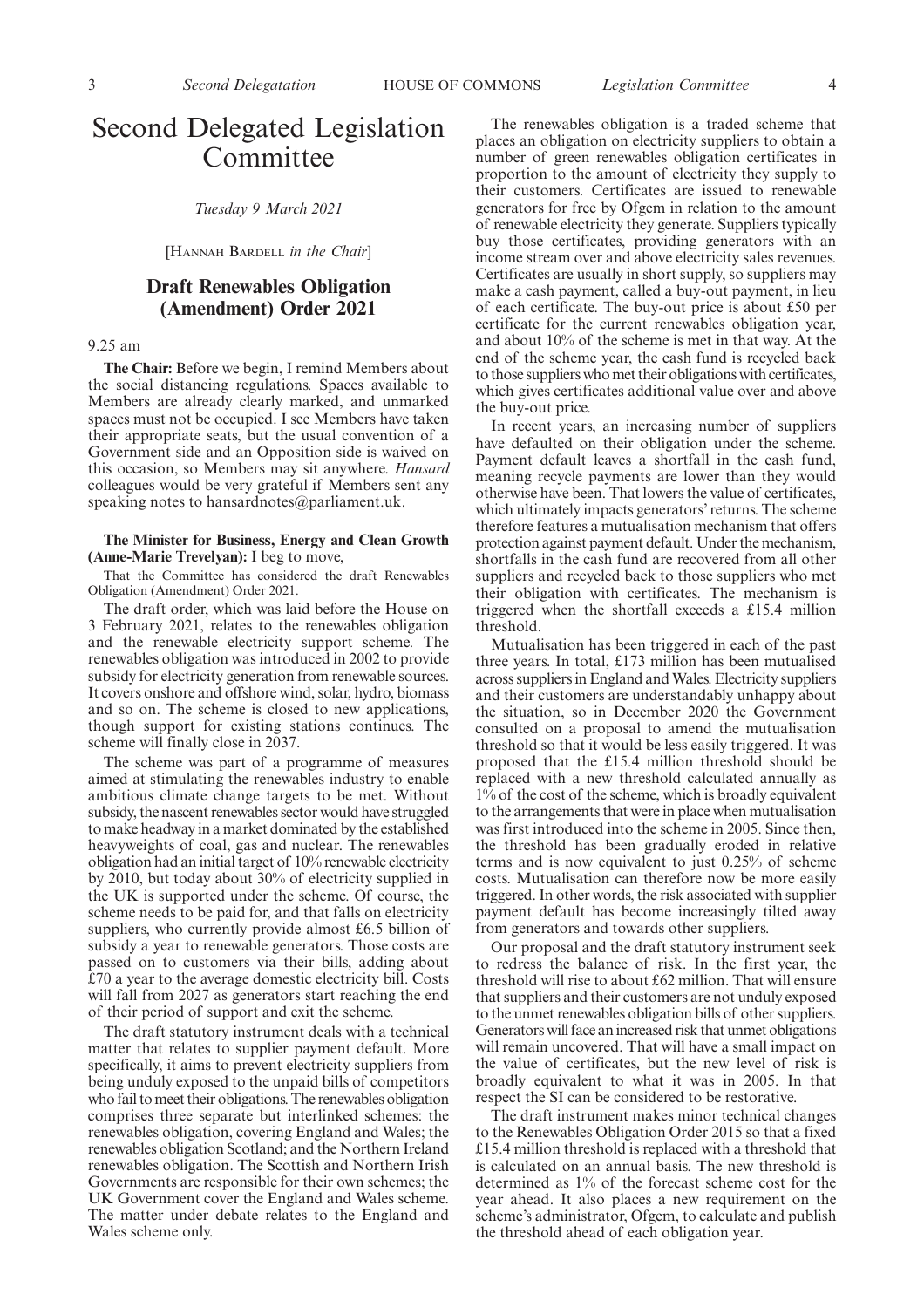The emergence of payment default and cost mutualisation under the renewables obligation has become of increasing concern to electricity suppliers. Through no fault of their own, those suppliers have become increasingly exposed to the unmet obligations of their competitors, whereas renewable generators have seen their returns increasingly protected.

The draft instrument will restore the original balance of risk between generators and suppliers. It will make it harder for mutualisation to be triggered, so suppliers will be less likely to be exposed to the unmet obligations of other suppliers. That is good news for consumers; they should benefit because the likelihood of mutualisation costs being passed on to them will be lower.

The legislative changes need to be effective on 1 April to enable them to take effect in respect of the next renewables obligation year, which runs from April 2021 to March 2022. Consequently, and subject to the will of Parliament, the draft instrument will enter into force on 31 March 2021. I commend the order to the Committee.

#### 9.31 am

**Dr Alan Whitehead** (Southampton, Test) (Lab): The SI is, frankly, three years too late. It could be described as more of a disaster relief fund arrangement than anything else because there is a significant alternative history behind the measure in terms of the changes to mutualisation and the ROCs market.

The explanatory notes that were kindly sent out with the SI state:

"The mutualisation threshold has failed to keep pace with the growth in the scheme. When the threshold was introduced in 2005, it was equivalent to about 1% of the cost of the scheme.

The Minister mentioned that when the scheme was first introduced in 2005 it was equivalent to 1% of the cost of the scheme, but that now it is equivalent to about 0.25%. All that is true, but those figures conceal an alarming story.

When the threshold was first introduced, it was never considered that it would be breached; it was regarded as a very, very long backstop for RO payments and repayments. The Minister has set out how the RO works, and how it distributes fund back to suppliers after putting money in the fund in the first place. Until about 2015, the issue of shortfalls was pretty much an academic issue and the mutualisation levels had not been breached. There were occasions on which generators received a slight shortfall on what they might have received, but that was nothing serious in terms of what they expected to receive as their reward for creating renewables obligation certificates in the first place which were then presented by a supplier for a scheme to proceed. I am not sure that we need to debate the complications of the renewables obligation scheme, but it is quite complicated in terms of how it works.

The point we ought to focus on is the period 2015 to 2016, when new licence arrangements were put in place by Government for entrants to the electricity supply markets. Those arrangements have been described thus: "Energy suppliers could get a licence with little or no capital and no relevant industry experience."

Licences were literally given away to people who turned up and said that they would like to set up an electricity supply company. That meant an explosion of supplier companies. Indeed, by the end of 2017, there were 73 supplier companies in the market—an increase from just 32 in December 2015. In the course of two years, the number of supplier companies in the market doubled. It was fairly inevitable that because of the lax licensing procedure arrangements, a number of those companies then proceeded to go bust—22 companies have gone bust in the last three years or so. Just this year, two further companies covering some 400,000 customers have gone bust. A total of 1.8 million customers have switched their accounts, not because they wanted to but because they had to. The supplier of last resort—another interestingly complicated device—has come in and

customers have been transferred to companies that have

not gone bust. Over the past three years, supplier companies that have done their job properly, have ensured their customers are properly protected and, most importantly, paid their renewables obligation requirements have, quite naturally and not surprisingly, increasingly voiced their concerns. They have observed that companies were coming into the market, undercutting those companies that had acted responsibly, and hoovering up customers but then were unable to sustain the momentum of those efforts and were going bust. The people who paid the money were those energy supply companies that actually did their job properly. That was an extremely unjust outcome and one should have great sympathy for those suppliers that found themselves in that situation having done their job properly. For that reason I am in complete agreement with the thrust of the motion, but the problem has not just arisen. In the last three years, there has been an exceptional new development; not only has the mutualisation threshold of £15.4 million, which the Minister mentioned, been breached but it has been breached at an astonishing level. There was a shortfall of £53.4 million in 2018; £88 million in 2019; and £31.4 million in 2020. Those sums are way over the theoretical and academic mutualisation threshold originally set in 2005.

Of course, something has to be done about it. The measure will ensure that the mutualisation threshold increases substantially, as the Minister has mentioned. That does mean that generators will bear some of the results of any shortfall and suppliers to a much lesser extent. The level of mutualisation means that, probably, it will not be breached in the near future but, as we can see from the figures, even that new level was breached in two of the past three years.

I hope the Minister will acknowledge that what I have recounted is not just an alternative history, but, substantially, the history behind this particular SI. It is a measure to retrieve the disastrous situation that the Government have got themselves into by allowing the market to go in a wild west way, underpinned by the changes to the licensing arrangements in 2015 to 2016.

The Opposition will certainly not oppose this measure today, because it is the right thing to do given the situation we now find ourselves in, but I would like the Minister to reflect for a moment on the history of how we got here and to indicate to the Committee whether she has confidence that the new thresholds in place will take us back to that semi-academic position of theoretical mutualisation arrangements—mutualisation arrangements that would not be breached. I must say, however, that the signals that came out at the beginning of this year were not good: 400,000 further customers forcibly switching and confidence going down.